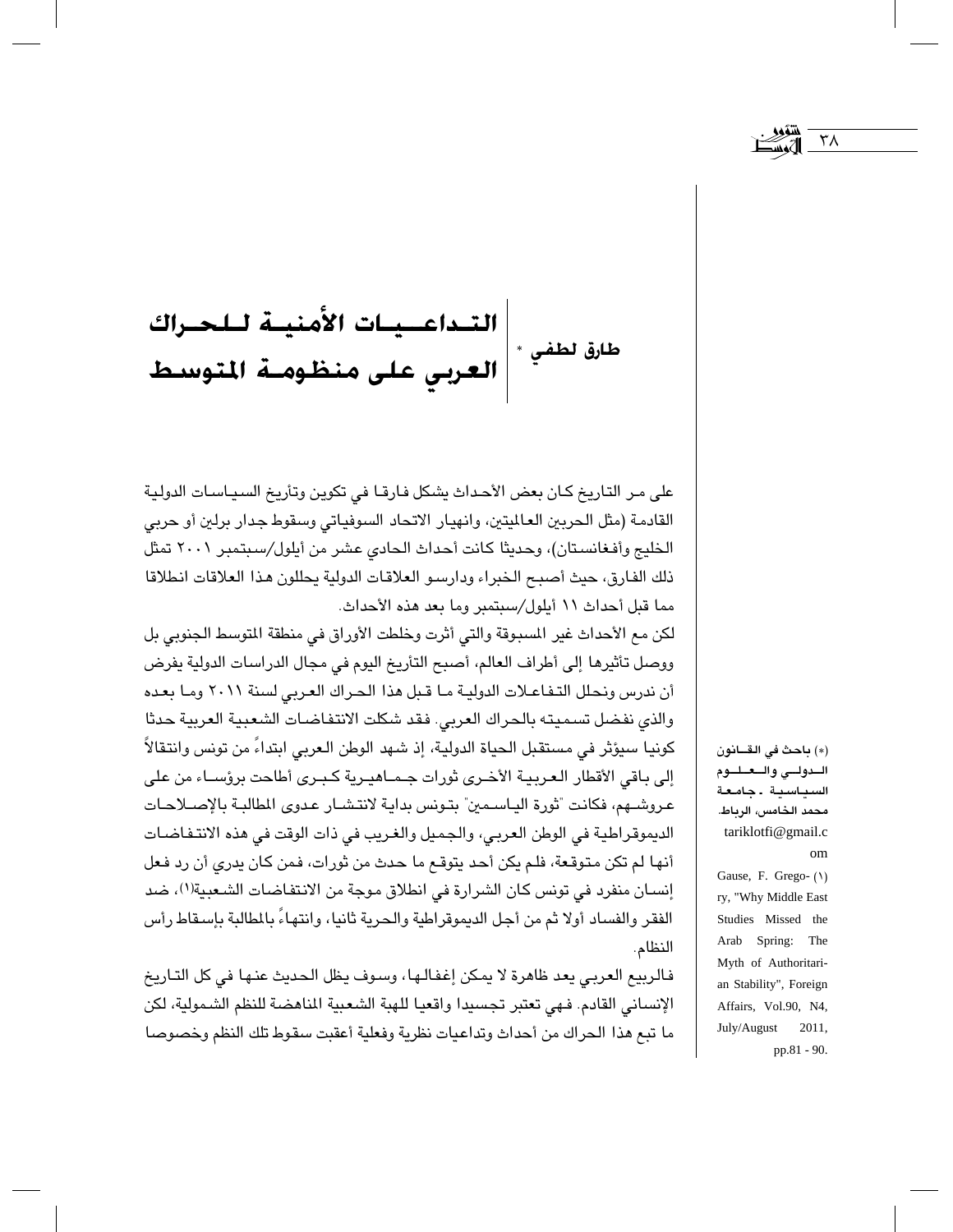$\Upsilon$ 

على المستوى الأمنى، جعل مجرد الحديث عن انتقال سليم وناجح للديموقراطية في دول الحراك العربي يعد الضربة الاستراتيجية الفعالة للحركات الأصولية المتشددة في إطار ما يعرف بمكافحة الإرهاب(٢)، أو فوضـي انتشـار السـلاح والانفـلات الأمنى، مـا جـعل جل المراقبين يتنبؤون بالأسوأ لهذه المنطقة وبالأخص دول الحراك إن لم تقم بتغييرات جذرية على مستوى العلاقة بين الحاكم والمحكوم.

## أولا\_التداعيات الأمنية النظرية

يؤكد السجل التاريخي أن الدول لم تفشل دوما بسبب الضعف الاقتصادي أو بسبب التنظيم العسكري السيئ، وإنما بسبب البناء السياسي والاجتماعي الداخلي المتهالك(٣)، وإن اجتمعت هنا في حالة الحراك العربي كل الشروط الاقتصادية والاجتماعية والسياسية وحتى النفسية، لتكوِّن عبر هذا الكم التراكم قنبلة قابلة للانفجار ولا تحتاج سوى للفتيل، وكان حرق البوعزيزي لنفسه هو ذلك الفتيل.

فمن الناحية السياسية والمناخ اللاديموقراطي السائد ببلدان جنوب المتوسط قد سمحا بظهور معارضة خشنة إن صح التعبير، وفي أحيان كثيرة سعت إلى تغيير النظام بالوسـائل اللاديموقراطية أيضـا، حيث شـهد الوطن العربى على طول حدوده من المشرق إلى المغرب محاولات انقلاب كثيرة لا تعد ولا تحصى بعضها نجح وبعضها الآخر باء بالفشل. لكن الذي استمر في جميع الحالات هو انعدام الديموقراطية وغياب روح المنافسة السياسية الشريفة، والتركيز من طرف الأنظمة على الخلافات البينية والصراع على الحدود أو الموارد وإهمال الداخل الوطني المفروض بها خدمته.

وانطلاقا منه فقد أنتج هذا "الحراك العربي" تداعيات كبرى على المستوى القطرى والإقليمي بل حتى الدولي، ولعل أهم ما أنتجه هذا الحراك هو فقدان الأمن الداخلي لـهذه الدول، وفـقـدان الأمن الشـخـصـي لمواطني تلك الدول، حـيث يوضـح بـاري بوران Barry Buzan أننا لا نعلم ما هو الأمن إلا بعدما نفقده أو يتم تهديدنا بفقدانه(٤)، وهذا ما حدث لدول الحراك العربي، والتي يتفق الجميع على مطالبها الشرعية في الحرية والديموقراطية والعدالة الاجتماعية، لكن ما خلفته تلك الأحداث من فوضى وعبث أمنى استغلته بعض الأطراف الدولية من دول وجماعات إما لتصفية حساباتها أو لوضىع موطئ قدم لها في تلك الدول خلق انتكاسة لدى عموم الشعوب العربية المطالبة بالإصلاحات الداخلية.

لكن للأسف نجد في دول العالم قيد النمو والدول الصغرى أن الاعتبارات الأمنية تفوق الاعتبارات التنموية وأي اعتبارات أخرى<sup>(0</sup>)، بمعنى أن النظام يفعل ما في وسعه لتحقيق أمنه هو، أي النظام، دون اكتراث للشـعب، وفي أحيان كثيرة قد يتطاول الـحاكم على حقوق المحكومين وبالتالي لا يحترم ذلك العقد الاجتماعي الذي يربط بينهما، ولهذا تجد أن أغلب،

Nathan  $E. (Y)$ Shields, "Unrest in the Middle East: Potential Implications for International Terrorism and Counter-Policy", terrorism Global Security Studies, Volume 3, Issue 2, spring 2012, p. 21. (۳) أحمد محمد أبو زبد، التنمية والأمن: ارتباطات نظرية، المركسز العسربي للأبحساث ودراسسة السياسات، مارس ٢٠١٢، ص ١٤ ـ ١٥.

Barry Buzan, Peo- (٤) ple, States & Fear: An Agenda for International Security Studies in the Post-Cold War Era, London, Harvester Wheatsheaf, 1991,

pp. 9-10.

(٥) أحمد محمد أبو زيد، مرجع سبق ذکرہ، ص ٥ .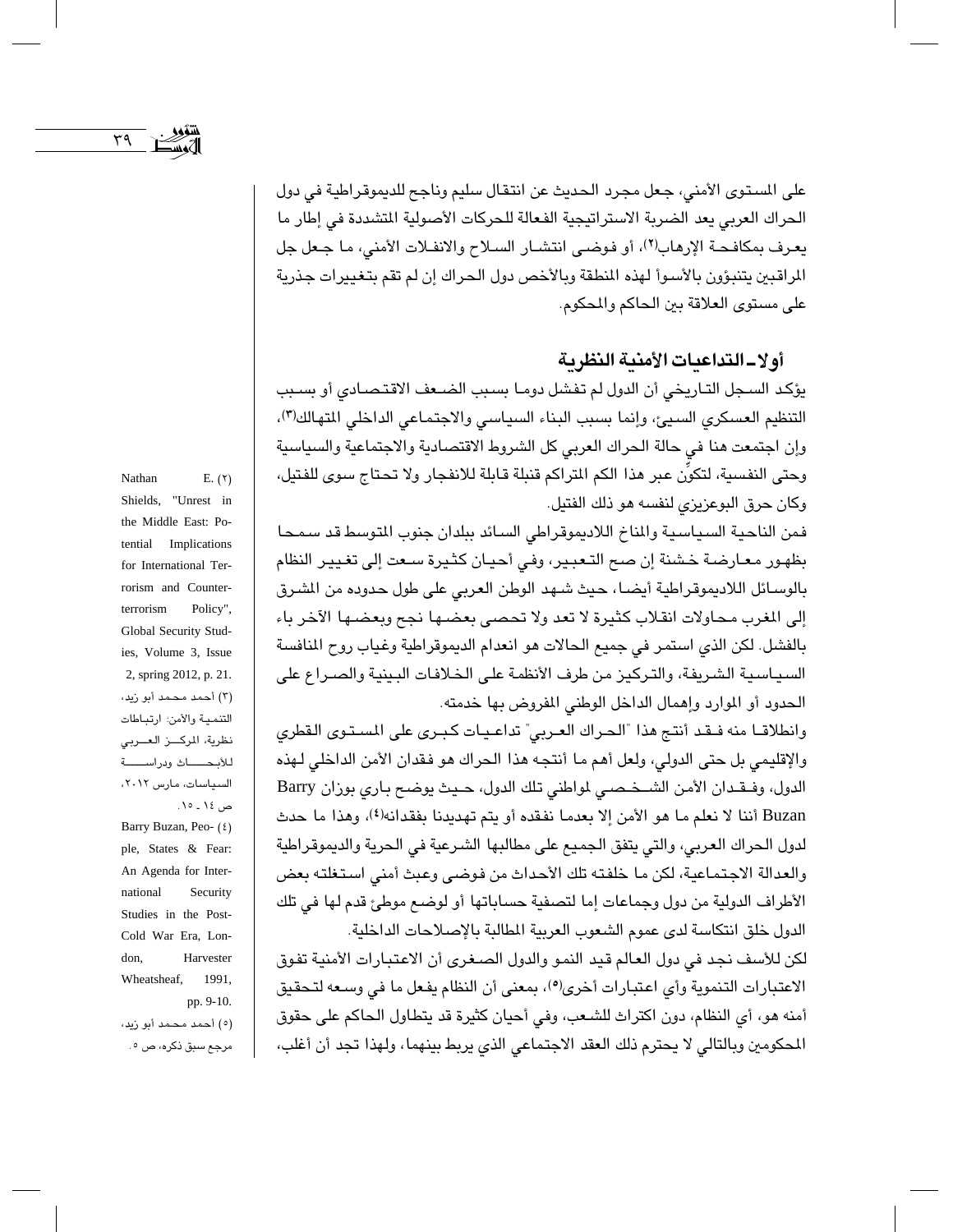إن لم يكن كل، الحكام العرب منفـورين وغـيـر مـحـبـبين بـالنسـبـة إلى شـعـوبـهـم، لأن تلك الشعوب ترى في الحاكم سلطة فوقية لا تهتم إلا بكرسي الحكم وتغفل تنمية شعوبها قصدا أحيانا، حتى لا تتنور تك الشعوب وتنادى بحقوقها أو على الأقل تنادى بالرجوع إلى جادة الصواب وتطبيق العقد الاجتماعي الذي يربط بينهما، والملزم للحاكم في تنمية وطنه وليس أسرته. فعندما لا تنهض الدولة بما يكفى لحماية المواطنين والوقاية من الفساد أو توفير سبل الحصول على العدالة، وعندما لا توفر الأسواق فرص العمل، أو عندما تفقد الجتمعات المطية تماسكها الاجتماعي تزداد احتمالات نشوب الصراعات العنيفة. حيث يساهم افتقاد الدولة للشرعية في عيون مواطنيها في إبطال بل وإلغاء العقد الاجتماعي الحاكم للعلاقة بين الدولة والمجتمع، فتصبح تصرفات وتحركات الدولة غير مؤيدة أو مسـاندة من قبل مواطنيها، هؤلاء الذين سـيشـرعون في تحدى إرادة الدولة والوقوف في وجهها وتعطيلها وإفقاد مؤسساتها قدرتها التنفيذية، فتصبح الدولة بذلك ليست الجهة الوحيدة المحتكرة لاستخدام العنف، وإنما مجرد طرف بين أطراف عدة أخرى<sup>(٦</sup>).

ولا ترتبط شرعية الدولة في عيون المواطن العربي في الصورة الخارجية التي يرسمها النظام عن نفسه، بل في الواقع المعيشي الذي يشهده المواطن والذي يمسه مباشرة، هذه مى حقيقة حال العلاقة المتنافرة بين الأمن والتنمية في جنوب المتوسط رغم أنهما في الأصل مترابطان معا لكن في وطننا العربي مترابطان بشكل عكسي، فالتنمية في العالم النامي تصبح العامل التابع بينما الأمن هو العامل المستقل على عكس الحال في الغرب، فـالقمع البوليسي لا يعني تحـقيق الأمن بأكـثـر مـا يعني تخـويف وترهيب وكبت مطالب وحقوق المواطن. وقد ربط عالم الاقتصاد أمارتيا سين Amartya Sen بنيويا بين التنمية وحرية الإنسـان وأمنه، عندما اعتبر أن الأمن يعني "التحرر من الخوف" وبأن التنمية تعني "التحرر من الحاجة"(٧)، ونحن لا نقول هنا بالانكباب على الداخل وإغفال أو إهمال الجانب الأمني أو العسكري للدولة، بقدر ما نطالب بشيء من التوازن في كل المجالات، إذ يجب تحقيق التوازن بين توفير لقمة العيش وتلقيم البندقية. واعتبارا لهذا الارتباط الحتمى بين التنمية والأوضاع الأمنية للدول، خاصة في العالم النامي، فقد بتنا نسمع مصطلح "الدول الفاشلة"، بل أصبح لهذه الدول الفاشلة أو المنهارة قائمة خاصة تصدر كل سنة وتتجدد هي "قـائمـة الـدول الفـاشـلة" Failed States index توضـع مـدي فـشل أو تدهـور كل دولة ومدى خطرها على الأمن الدولي قبل أمنها الداخلي. حيث يصدر سنويا تقرير بالشراكة بين صندوق "دعم السـلام" والمجلة الشـهـيرة "السـياسـة الـضارجـية"(^)، إذ تبرز مـؤشـرات محددة يمكن عبرها قياس مدى قوة وثبات الأوضاع الأمنية في الدول وبالتالي سرعة سقوطها وانهيارها وإمكانية انتقال هذا التهاوى Collapse لباقى الدول المجاورة(٩). إذ بيدو أن تركيز الواقعيين على دراسة المتغيرات والتهديدات الخارجية أنساهم أن كل

(٦) أحمد محمد أبو زيد، مــرجـع ســـابق، ص ٤٠ ـ  $.51$ Amartya Sen, (V) Development as Freedom, Alfred Knoph, New York, 1999, pp.15-37. (٨) للاطلاع على مثل هذه التقارير السنوية يكفى النظرفي أعساداد وايلول/سبتمبر من كل سنة بمجلة السيهاسة الخارجية": The Failed States" Index". Foreign August/ Policy, September. Foreign Policy, (9) "The Failed State Index 2011", (access: 09/07/2014) available at: www.foreignpolicy .com/articles/2011/  $06/17/$ 2011\_failed\_states index interactive \_map\_and\_ranking

 $\mathbf{\hat{z}}$  .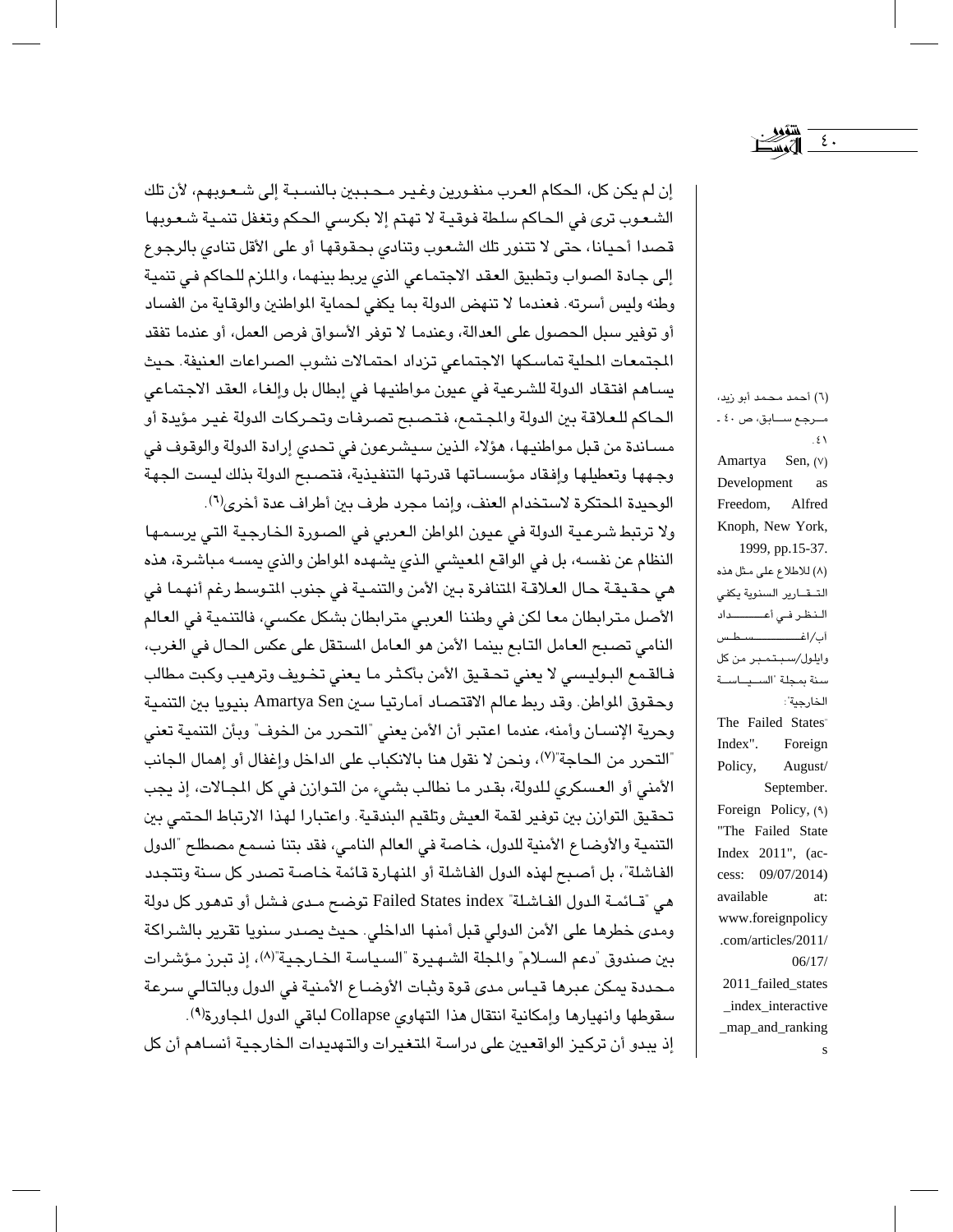31 亡

(١٠) أحمد محمد أبو زيد،

روما لم تنهار إلا من الداخل(١٠)، وهذا ما حصل بالفعل لبلدان الحراك العربي التي أثقلت ميزانية دولها بالتسليح وتكديس شتى أنواع الأسلحة وكأن الحرب العالمية على الأبواب، بدلا من أن تسـتـثمـر تلك الأمـوال فـي الشـعب الـذي يعـاني، بـل حـتى القـوات الداخليـة من شرطة ورجال أمن يعانون من قلة التكوين والتدريب في مجال حقوق الإنسان، وذلك ما انعكس في تعاطيهم مع المتظاهرين المطالبين بالعدالة أو لقمة العيش، فالعنف الأمني كان الشرارة وراء تفجر الثورات العربية(١١).

هذا بينما أننا لو نظرنا إلى شمال البحر الأبيض المتوسط، أي الضفة الشمالية منه والتي تعرف أنظمة ليبيرالية، فسنجد مناخا آخر يجعل من الصعب المقارنة لأن الفوارق في البيئة والتربية السياسية مختلفان تماما، فمفهوم الأمن عند الليبيراليين يرتبط أساسا بفكرة الحرية، وتعاظم قدرات الدولة ومواردها التي ستحسن من أدائها ومستواها وقدرتها على مواجهة التحديات. وبالتالي فالقوة عندهم لا تعني الإرغام أو الإكراه بقدر ما تعني قدرة الدولة على توسيع نطاق مـواردها أو التوافق حـولها، وبالتـالي فـهي وظيـفـة أسـاسـيـة في تحديد إرادتها وليس قـدراتهـا بمعنى أن الأمن يعني القـدرة على تعظيم الموارد اللازمـة لحماية حرية الإنسان وكرامته بصرف النظر عن أي اعتبارات أخرى أو مقيدات مثل السيادة الوطنية واعتبارات الأمن القومي وما شابه(١٢)، عكس ما هو الواقع لدى العرب، حيث نجد تركيز نظم دول الحراك العربي على المقاربة الواقعية الـفجّة للأمن والتي عجلت من سقوط هذه الأنظمة بحيث فقدت شرعيتها في نظر الشعب(١٣)، بل وامتد تأثير هذا السقوط حتى على الداخل فتنامت الخلافات السياسية والهوياتية.

ولتحديد معنى أن تكون الدولة أمنة فإن هناك مؤشرات عدة لقياس مدى متانة وثبات الأمن يحددها جراهان اليسون وجيفري ترفيرتون Allison & Treverton في: القوة السياسية؛ التوافق السياسي والإجماع الداخلي؛ التعافي السياسي والاقتصادي المحلي؛ الإدارة السياسية الجيدة. هذه المؤشرات مترابطة، بمعنى أن أي تغيير يحدث في إحداها سيؤثر في المؤشرات الأخرى(١٤)، وهذا مـا يجرنا إلى تطبيق هذه المؤشرات على أقطار الحراك العربي؛ حيث نجد أنه بمجرد دخول الشعوب العربية في انتفاضاتها غاب أي معنى للنظام وسادت الفوضى، بل حتى بعد تحقق مطالب الشعب في إسقاط رأس النظام الرسمي أحيانا، نجد أنه أصبحت الدولة بدون قوة سياسية موحدة حاكمة، وسادت الفرقة وطفت الخلافات السياسية والعرقية والجهوية بين سكان هذه الأقطار، ما سرِّع من عملية هروب رؤوس الأموال والمستثمرين ونفور السبياح، لأنه ببساطة ساد اللاأمن وأصبحت تلك الأقطار عبارة عن مناطق عشوائية فوضاوية ومتخلفة.

من خلال مقارنتنا للأوضاع السياسية بين ضفتي المتوسط فإننا لا نعلى ضفة على أخرى وأيضا لا ننزع المسؤولية عن الأحداث التي حصلت عن طرف ما، فـالدول الأوروبية التي

مرجع سابق، ص ١٤. (١١) تمثل هذا العنف من طريق سلوكيات القطاع أو المؤسسات الأمنية العربية، مثل إهانة البوعزيزي في تونس، أو قتل خالج سعيد في الإسكندرية بمصــر، أو اعتقال فتحي تربل في بنغازي بليبيا... للمزيد أنظر: سهيل الحبيب، المفاهيم الإيديولوجيـة في مجرى حراك الثورات العربيــة، الركــز العــربي للأبحساث ودراسسة السياسات، الدوحة، قطر، الطبعة الأولى، بيروت، يناير , ٢٠١٤ عـبـد الإله بلقزيز، ثورات وخيبات: في التغيير الذي لم يكتمل، منتدى المعارف، بيروت، الطبعة الأولى ٢٠١٢. (١٢) أحمد محمد أبو زيد، مرجع سابق، ص ۱۹ . الصواني، "التحديات الأمنية للربيع العربي: من إصلاح المؤسسات إلى مقاربة جسديدة للأمن"، مسجلة المستقبل العربي، عدد ٤١٦، أكتوبر ٢٠١٢، ص ٢٣. (١٤) أحمد محمد أبو زيد، مرجع سابق، ص ٨ ـ ٩.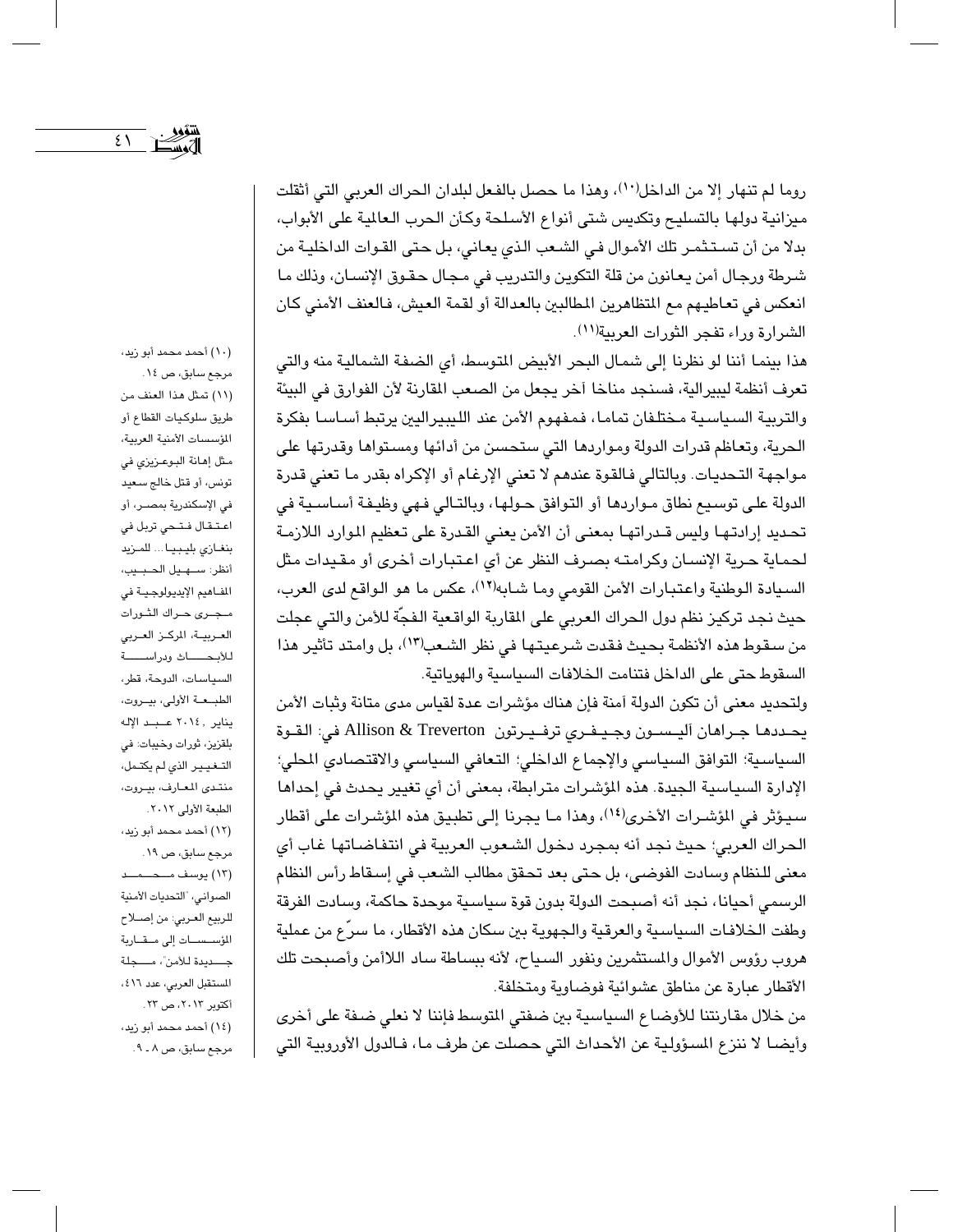تدعى الديموقراطية نفسـها شـاركت من قبل في دعم الحكام العرب الذين تم إسـقـاطهم، وذلك من أجل المحافظة على إمدادات النفط من جهة، واحتواء انتشار الإسلام الراديكالي من جـهة ثانية، ومنع الهجرة غير الشرعية من جـهة ثالثة. وربما هذا ما سـيبرر تدخلهم العسكري فيما بعد في ليبيا عبر حلف شمال الأطلسي NATO، بعدما قيام مجلس الأمن التابع للأمم المتحدة باتخاذ قراره رقم ١٩٧٢ في منتصف أذار/مارس، والذي على إثره ستثور غضبة العقيد الليبي، حيث هدد القذافي بأنه سيشعل النيران في منطقة المتوسط(١٥)، بعدما سبق له أن وصف شعبه بشتى الأوصاف الوقحة والخارجة عن أداب المُخاطبة أو المعاملة الإنسـانيـة، ما يـحيلنا على أمـر سـبق أن أشـرنا له وهو ذلك الـعقـد الاجتماعي الذي يربطنا كشعوب عربية بالحاكم، وضرورة إعادة النظر فيه، بل والحاجة إلى صياغة عقد اجتماعي جديد، والعمل على إعادة صياغة العلاقة بين المجتمع والدولة ضمن رؤية شاملة لا بد من أن تشمل دورا للناس(١٦).

وإذا استعرنا من هانتغتون Huntington عبارته "ديموقراطية الموجة الثالثة" Third Democracy Wave، يمكننا أن نقول على الثورات التي عصفت بالدول العربية بأنها تعتبر "الموجة الرابعة" لعملية الدمقرطة "Fourth Wave "democratisation، باستثناء أن ما لحقها كان انتقالا من ثورة إلى حالة اللاإستقرار السياسي. ولعل خضوع هذه الشعوب لدة طويلة لحكم نظم شـمولية ودكتاتورية هو ما سـيجعل عملية الانتقال تأخذ وقتا أطول من المتوقع(١٧)، فقد كان الغرب يتوقع في بداية الأمر أن يشهد الوطن العربي تحولات علمانية ليبرالية موسعة، إلا أن الواقع أثبت أن الإسلاميين هم من اقتطف الثمرة، نظرا إلى ان هذه الثورات جميعها تفتقد إلى القيادة والأبدبولوجية، ما سـهل على الإسـلامـين اختطافها. وقد اعتبرت الدول الغربية وصول أحزاب إسلامية في الضفة الجنوبية للمتوسط للسلطة عبر صناديق الاقتراع خطرا على مصالحها، ما يؤشر لظهور عهد جديد في العلاقات البينية والدولية، ما يتطلب معه إعادة النظر في العـلاقات بين دول ضـفتي المتوسط(١٨)، ومع تصاعد هيمنة الإسلاميين في المنطقة بعد الحراك العربي، فإن المخاوف الصهيونية ازدادت بشأن الأمن القومي الصهيوني، إذ أن ما يرعبهم هو أن يعيد المسلمين بوصلتهم تجاه فلسطين المحتلة، وخصوصا بعد سقوط نظام مبارك، الذي يرتبط مع الكيان بمعاهدة سلام مثله مثل الأردن.

ويرى الكثير من المحللين في العالم أن ثورات الحراك العربي هي خطة مرسومة مسبقا من طرف الغرب في إطار ما يعرف بـ "الفـوضى الخـلاقـة" أو البناءة، حـيث كـانت تهـدف بالأســاس لاســتنزاف الجـيـوش الـعـربيــة وبالأخص جـيـوش دول المواجــهـة مـع الكيــان الصـهيوني، أمثال الـجيش السوري والمصري (أهم جيشـين عربيين)، حيث أن الـهدف هو إضعاف الجيش واشغاله بالأمن الداخلي عوض مهمته الرئيسة في حفظ الأمن الخارجي

Fadwa al-Hatem, (10) "Syria's Bashar al-Assad - an expert at buying time", The Guardian, 31 October 2011  $http://$ www.guardian.co.uk/ commentisfree/2011/ oct/31/syria-basharal-assad-buying-time (access: 7/7/2014) (١٦) يوسف مــحــمــد الصــوانى، مـرجـع ســابق، ص ٢٤. Nathaniel  $D. (W)$ Danjibo, "The Aftermath of the Arab Spring & its Implication for Peace and Development in the Sahel and Sub-Saharan Africa", Strategic Review for Southern Africa, Vol. 35, No 2, 2013, pp.  $16-17.$ Laurence Aida (\A) Ammour, "New Security Challenges in North Africa after the Arab Spring", Gene-

va Centre for Security

Policy, GCSP Policy

Paper, 2012/4. In:

www.gcspregional-

development/middle-

east-north-africa/

capacity-

٤٢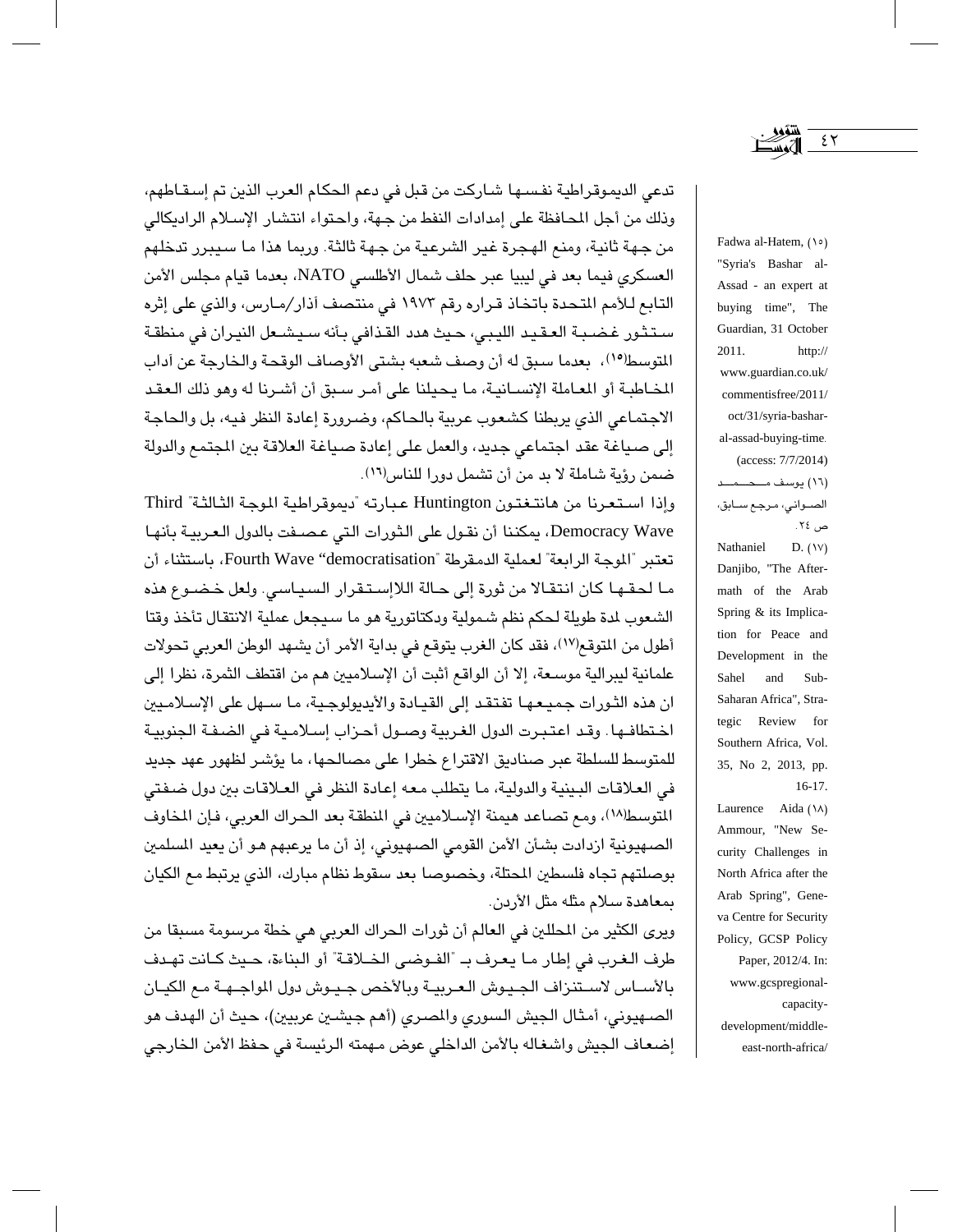publications/gcsp-

publications/policy-

أمن الحدود وقدرة ردع أي اعتداء، ويظهر ذلك من خلال دعم "المعارضة المعتدلة" بسوريا بالسلاح والتدريب من أجل إسقاط نظام الأسد. ولعل ما يذكي هذا الرأى هو تدخل الغرب العسكري في ليبيا، فعنف قوات القذافي مع المتظاهرين، فرض ضرورة التدخل، فتمت الدعوة لإعمال مبدأ مسؤولية الحماية The Principle of Responsibility to Protect، فتم بتدخل عسكري ودعم بالأسلحة للمعارضة من طرف الولايات المتحدة وفرنسا، ناهيك عن بملف الأطلسي(١٩).

وحدها ثورات الخليج سلمت من التدخل الغربي، أو مساعدة الثوار في تحقيق أهدافهم، بل حتى البحرين لم تسمع من المجتمع الدولي المثل بالدول الغربية سوى تنبيها لقسوتها مع المتظاهرين. ولهذا الامتناع عن التدخل أسبابه: أولا، هناك قواعد عسكرية غربية مهمة في الخليج مثل القاعدة العسكرية التابعة للبحرية الأمريكية بالبحرين أو القاعدة العسكرية الأمريكية الجوية المتواجدة بقطر، هذه القواعد التي تجد الترحاب والحماية من النظم الحاكمة بالخليج بدون رضي الشعب الرافض لهذا التواجد، هذا من جهة، من جهة أخرى، أن الغرب يشـعـر بتـخـوف من أن تأتى هذه الثـورات بثـوار شـيـعـة لـلـحكم وبـالأخص فى البحرين، وبالتالي تعاطفهم مع إيران ضد الغرب، إضـافة إلى أن هذه المنطقة تعد المزود الرئيسي لأوروبا والولايات المتحدة بالنفط وبالتالي يتوجب حمايتها من أي تغيير سياسي قد يؤثر في الإمدادات النفطية للغرب(٢٠).

لكن ما يلاحظ على تداعيات هذا الحراك العربي هو أن هناك صـعوبات نظرية ومنهـجية وعملية أيضـا في تحديد التـهديدات والأخطار الأمنية. وتنجم هذه الصـعـوبات عن أن أهم أثر مبـاشـر للربيع الـعربي هو إحداث تـغير وتحول فـي النسق الناظم لسـتويات التـفـاعل والتـحليل المـختلفـة. هذا يرتبط بمسـتوى اَخـر من الصـعـوبات التي تتـصل بتـقـدير الآثار المحتملة المتوسطة والبعيدة المدى للانتفاضات في الدول المجاورة، مع بروز مناداة ومطالب أقليات كالتبو، والطوارق، والأمازيغ، بحقوق وامتيازات(٢١)، حيث قادت الحرب في ليبيا إلى إعادة تأكيد الهويات الإثنية المطالبة بالحقوق السياسية والتمثيل والعدالة الاجتماعية، ما أدى إلى إعادة تنشيط نزاعات خامدة Frozen Conflicts، وهو ما يتصل في بعض جوانبه بالدور الذي كانت تؤديه ليبيا والقذافي شخصيا في تحريك النزاعات في الصحراء الافريقية الكبرى باستخدام الأقليات في تلك الأقاليم لأغراض التهديد أو الإسكات، مثلما كان الأمر مع الطوارق والتبو(٢٢)، لذلك نجد أن صراعات قديمة تطفو على السطح الآن عبر عمليات التعبئة وتحريك السكان الطامحين إلى الشـاركة، وإلى تجاوز ما عانوه من تهميش. إذ أن غياب الدعم الذي كان يقدمه القذافي إلى جماعات إثنية وقبائل ومناطق مجاورة التي كانت تعتمد على الدعم المباشر والاستثمارات الليبية، يجعل هذه الجماعات الدائمـة التـمـرد أكـثـر اسـتـعـداداً لذلك، وهو مـوقف يتـعـزز بفـعل مـا تـواجـهـه من مـخـاطر

papers/new-securitychallenges-in-northafrica-after-the-arabspring (access: 12/07/  $2014)$  $D. (19)$ Nathaniel Danjibo, op, p. 24. 21 Muriel Asse- (٢٠) burg (ed.), "Protest, Revolt and Regime Change in the Arab World", SWP Research Paper 2011/ R06, German Institute for International and Security Affairs, Berlin. February 2012, p. 17. (٢١) يوسف مــحـــمــد الصــوانى، مـرجـع ســابق، ص ۲۲ ـ ۲۳. Laurence Aïda (٢٢) "Security Ammour. Issues Emerging in the Maghreb and the Sahel after the Arab Spring", in: The Mediterranean Yearbook Med.2012, European Institute of the Mediterranean (IEMed), 2012, pp. 128-129.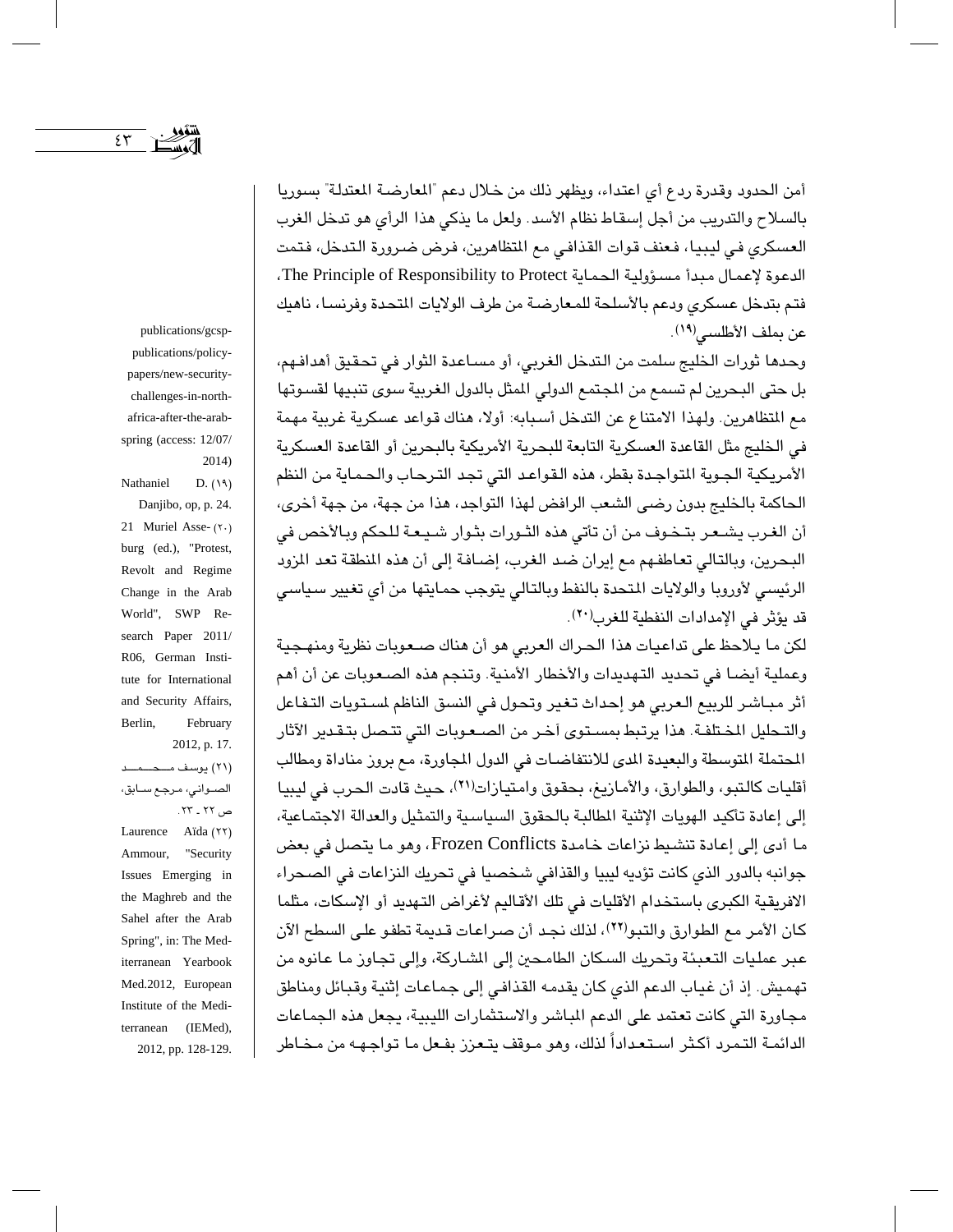وصعوبات وفقر وهبوط حاد في مستوى معيشة هذه الجماعات(٢٣)، حيث أن الفشل في إدارة التنوع الثقافي والعرقي والمذهبي قد يذهب ببعض الدول للانهيار إن لم يسبقه الانفصال والتشتت كما حدث ويحدث مع السودان، أو تشجيع نعرة الانقلابات، كما حدث في شمال مالي، بعد العمليات الكبيرة لتهريب السلاح من ليبيا النهارة(٢٤)، فالتمرد في شمال مالي جاء نتيجة مباشرة للحرب في ليبيا، إذ أن عودة المقاتلين الطوارق من ليبيا مسلحين بشتى أنواع الأسلحة والركبات الحربية كان فاعلا حاسما في إثارة النزاع ىمالى(٢٥).

ولا يمكن الحديث عن الثورة الليبية وتسريب السلاح من دون التطرق إلى دور الطوارق، الذين قاموا بدعم نظام القذافي ضد الثوار، فما إن سنحت الفرصة وسقط النظام الليبي حتى توجه الثوار نحو الطوارق من أجل الانتقام منهم، وهكذا فر هؤلاء وهم محمِّلين بشتى أنواع الأسلحة، وعادوا إلى قبائلهم المتناثرة في الصحراء الافريقية الكبرى، عبر حدود هشـة وغير مـراقبـة، فتمكن الطوارق من نقل تلك الأسلحة إلى دول عدة في المنطقة(٢٦). بعضها سقط في أيدي جماعات إرهابية خطيرة تهدد السلم والأمن الدوليين. كما أن تداعيات الحرب الدائرة رحاها بليبيا كان لها أيضا الأثر الكبير في دول عدة ضعيفة بالمنطقة، مثل النيجر وتشاد والسودان، ووضعت ضغط كبير على عملية الانتقال الجارية بجيرانها تونس ومصر.

ولهذا، فعلى الاتحاد الأوروبي، من منطق تحمل المسؤولية، أن يغير استراتيجيته اتجاه السـاحل وأن يركز بشكل أكثر علـى التعـاون الاقليمي(٢٧)، فـعلـى أوروبا العمل علـى تعزيز الاستقرار السياسي والاجتماعي بجيرانها من الضفة الجنوبية، خصوصا بعد أن توضـحت لها الصـورة بـأن الـحكام المستبدين لم يعودوا هم الـضـامن الوحيد للاسـتقرار بالنطقة. والاستقرار هذا يجب ألا يفهم من منظور أنه المحافظة على الحالة الراهنة status quo بل هو توازن حيوي يسـمـع بتـغيـير وانـتقـال سلمي للسلطة بدول الجـوار(٢٨)، لأن مفهوم الحالة الراهنة والمحافظة على الأمور كما هي ليست في مصلحة أوروبا، فالحكام العرب الذين أطيح بهم في الحراك العربي سنة ٢٠١١ كانوا ممن وقعوا اتفاقيات مع الدول الأوروبية لمصاربة ظاهرة الهجرة غير الشرعية، وكان من الطبيعي أن تفلت الأمور بعد رحيلهم على خلفية الفوضى التي قامت بعد الإطاحة بالنظام القديم من دون أن يقوم نظام جديد محله. كما أن فوضى السلاح في الضفة الجنوبية يمكن أن تنتقل إلى الشمال وتهدد الأمن الأوروبي بأسره.

فعلى الرغم من أن العوامل السياسية والسوسيو ـ اقتصادية في الوطن العربي والتي أدت لانتفاضات شعبية كانت معروفة ولم تكن مجهولة تماما "unknown unknowns" أو ما اصطلح عليها في نظريات علم الاقتصاد الجديدة بـ "البجعات السوداء" "Black Swans"،

الصــوانـي، مـرجـع ســابق، ص ٣٢. (٢٤) حيث تشير تقارير عدة دولية إلى أن أسلحة القذافي كانت سبببا مباشرا في العديد من الأنشطة الإجرامية التى تلت سقوط نظامه، حيث تم تهريب هذه الأسلحــة إلى كل من شـبـه جزيرة سـيناء المصرية وتونس وجنوب الجزائر وشمال النيجر وغرب السودان وشمال مالي... Asse- $(50)$ Muriel burg, Op., p. 47. Nathaniel  $D. (Y1)$ Danjibo, op, pp. 24-25. Muriel Asse- $(YV)$ burg, Op., p. 47. Muriel Asse- (٢٨) burg, Op., p. 69.

 $\xi$ <br> $\xi$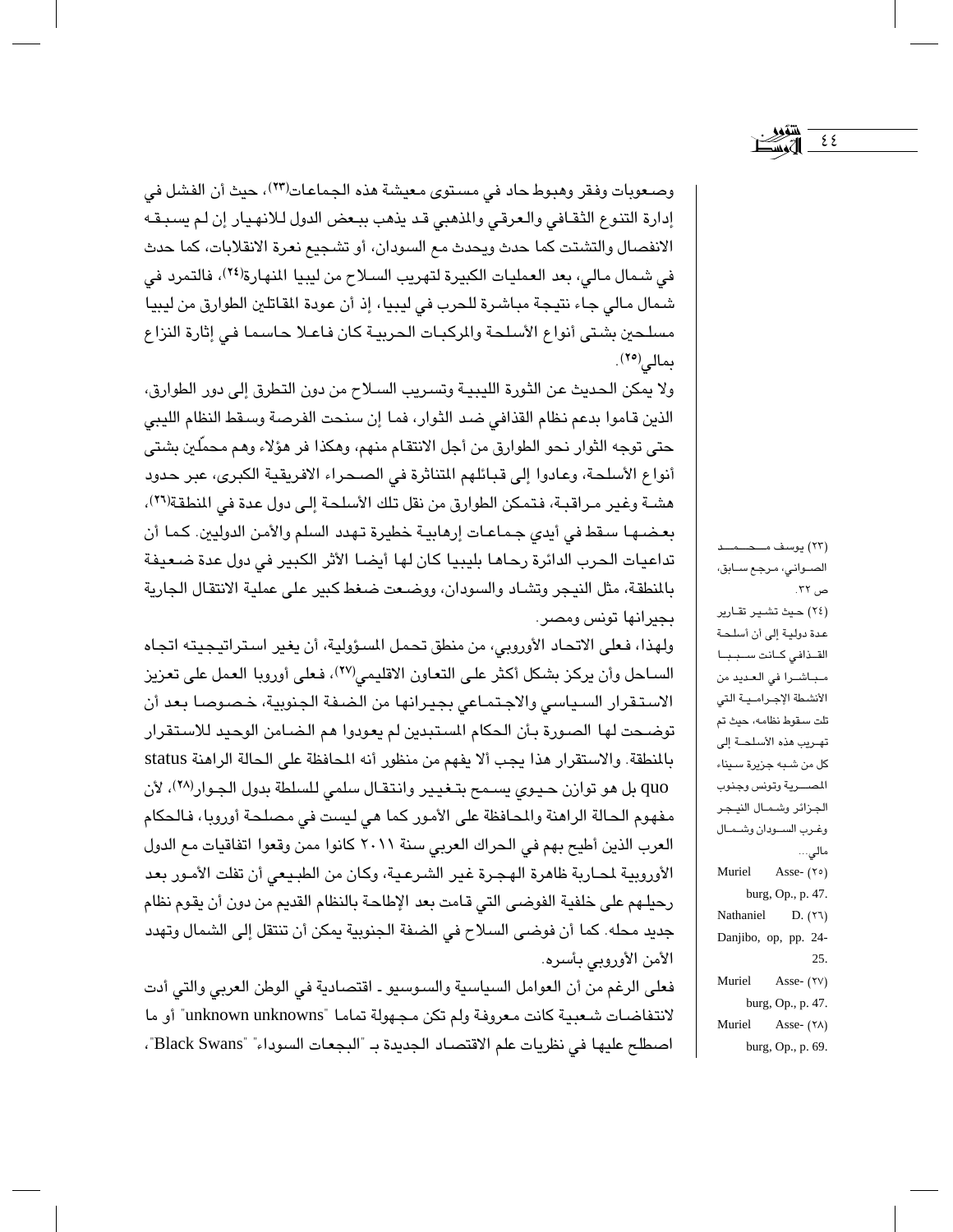لكن رغم ذلك تفاجئ العالم من هذه الانتفاضات غير المتوقعة، ما يعني أن العالم لم يكن يعرف بعد المجتمع العربي حق المعرفة، وإن عرف ظروفه فهو لا يعرف سلوكه ولا رد فعل الشـارع العربي تجـاه هذه الظروف(٢٩)، ما جـعل الجميع يقع صـريع الفـاجـأة عند قـيام الشعوب العربية بإسقاط رؤسائها واحداً تلو الآخر. هذا ما جعل تداعيات هذا الربيع لا تنحصر في إسقاط الرؤساء فـحسب، بل وفي خلط أوراق المنطقة ككل وبالأخص من الناحية الأمنية حيث كان لوقع الحراك العربي أثار جمة في الصعيد الأمني الفعلي.

ثانيا ـ التداعيات الأمنية الفعلية

يمكننا إجمالا حصر التداعيات الأمنية الفعلية الظاهرة في الأمد القصير وخصوصا تلك لها امتداد في المستقبل في ثلاثة تداعيات كبرى تحتوى بدورها على العديد من التوابع الأخرى، وتتمثل هذه التداعيات في تنامي ظاهرة الإرهاب وتهريب السلاح والهجرة غير المشر وعة...

ولعل ما أبرز هذه التداعيات، هو سقوط نظام القذافي في شكل، فقد كان تدخل حلف شمال الأطلسي في ليبيا الأول من نوعه في المنطقة والذي أعقب قرار الأمم المتحدة رقم ١٩٧٣ الصـادر عن مـجلس الأمن، حـيث قـام بإفـقـاد قـوات القـذافي تميـزهـا الـجـوى في الليدان، إذ قام الحلف بضربات جوية سريعة، وقام بإنشاء منطقة محظورة الطيران -No Fly Zone، وكذلك قـام بضـرب حـصـار بـحرى من أجل منع أي نـقل للأسلحـة، هـذا كله ناميك بالدعم القطرى للثوار الليبيين بالسلاح والمال بحيث ساعد كل هذا على تغيير كفة الحرب في ليبيا لصالح الثوار وبالتالي انهيار نظام القذافي(٣٠)، وبقدر ما ساعد التدخل الأجنبي الليبيين على التخلص من نظام القذافي، فلقد فتح أيضا الباب على مصراعيه لإثارة نزاعـات وصـراعـات قـديمـة من جـديد . يصــدق هذا بشكل واضــح على الســيـاقـات الداخلية، وعلى تأجيج الانقسام وإعاقة العدالة الانتقالية والمصالحة الوطنية، لكنه يبرز أيضا على المستوى الإقليمي، ذلك أن إسقاط نظام القذافي هز ميزان القوى الذي كان قائما بما من شئنه إحداث تغييرات في الخريطة الجيوسياسية لجنوب المتوسط والساحل. هذا التغيير أدى إلى إعادة إبراز معضلة المركز ـ الأطراف، وفتح أفاقا جديدة لها في ليبيا والبلدان الأفريقية المجاورة التي تجتاحها تجارة المخدرات والسلاح والبشر، علاوة على الأعمال الإرهابية، كالاختطاف وهجمات تنظيم القاعدة في بلاد المغرب الإسلامي(٣١).

ورغم أن ظاهرة الإرهاب ليست جـديدة وبالأخص بعـد أحـداث الحـادي عـشــر من أيلول/سببتمبر وانتشـار صـرعة "الـصرب على الإرهـاب" بين الدول، إلا أن الإرهاب بعـد الحراك العربي اتخذ منحي آخر، داخلي هذه المرة، وبشكل قوى وفـعال، على عكس ما توقعه الخبراء، إذ أسرع كثير من المطلين فور انطلاق شرارة الثورات العربية إلى القول

Muriel Asse- (٢٩) burg, Op., p. 67. Ian Black, "Qa- $(\tau \cdot)$ tar admits sending hundreds of troops to support Libya rebels", The Guardian, 26 October 2011. http:// www.guardian.co.uk/ world/2011/oct/26/ qatar-troops-libyarebels-support (access: 11/07/2014) (٣١) يوسف ملك عليه الصــوانـي، مـرجـع ســابق، ص ٣٢.

 $\epsilon$  o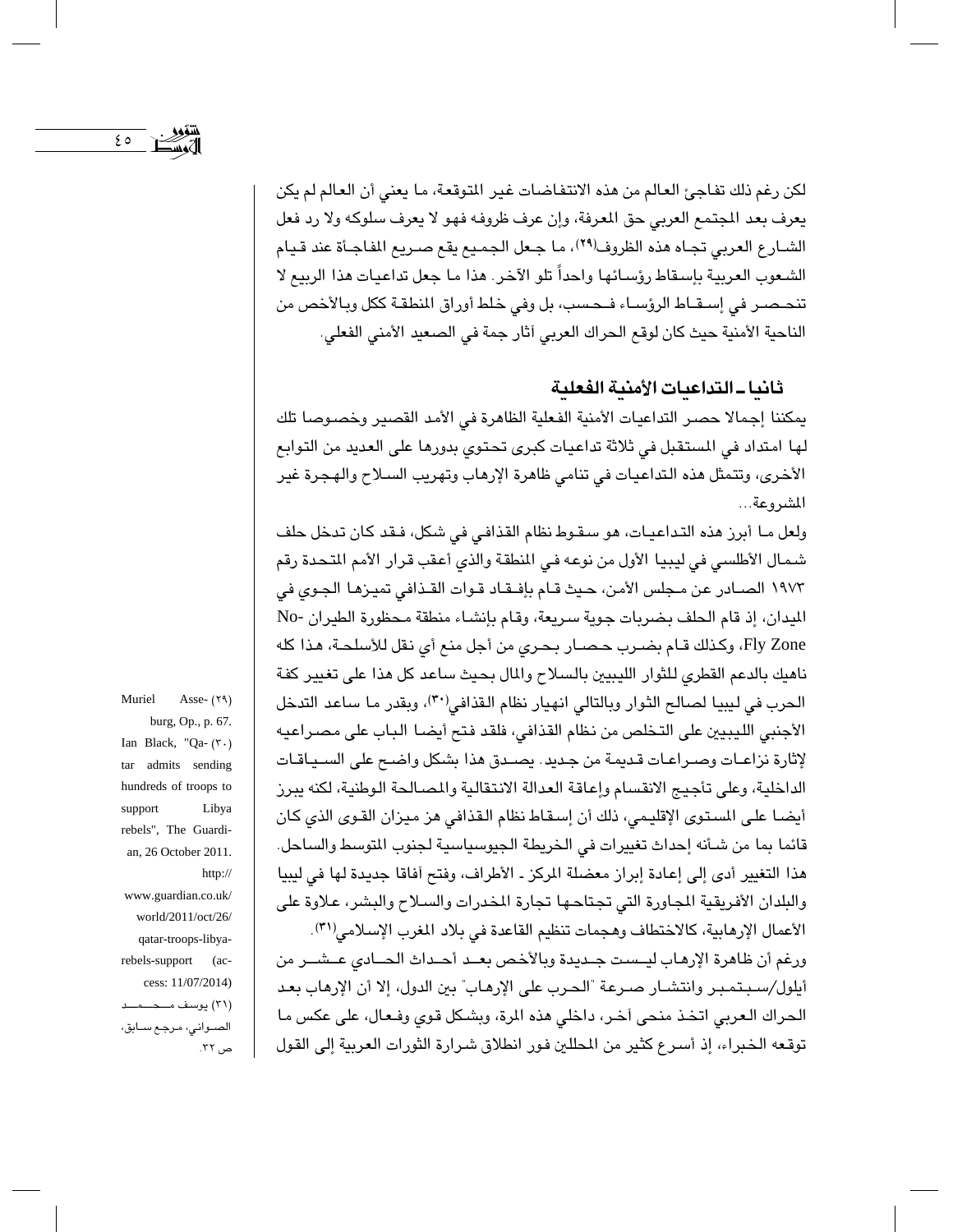ان هذه الانتفاضات كانت ضربة قوية للقاعدة وحلفائها في المنطقة، وثبت أن هذا كان تصورا خاطئًا، أو على الأقل سابق لأوانه. فقد كان الكثيرون يظنون أن الحراك العربي سيأتي بنظم ديموقراطية وليبيرالية جديدة من شأنها أن تحاصر الأفكار المطرفة للحركات الأصولية، في حين أن ما حصل هو أن الكثير من الحركات الجهادية نمت وأصبحت أقوى بفعل انهيار تلك النظم وفشلها في إدارة البلاد فسقطت أي رقابة على الحدود بين بلدان الحراك العربي التي أصبحت فيها القاعدة وغيرها من الحركات تصول وتجول بحرية وتنقل الأسلحة من مكان لآخر، بل إن هذه الحركات قامت بتدعيم أعضائها بأفراد جدد استقطبتهم عقب الأحداث أو من السجناء الفارين. حيث استفادت القاعدة من الأوضاع الراهنة، وخصىوصـاً في ليبـيـا واليمن وسـعت بقوة لتـأكيـد وجـودهـا، بل لقد خـدم تفكيك الأجهزة الأمنية في مصر هذا التنظيم بشدة، وهذا ما يمكن ملاحظته من خلال التفجيرات المتتالية لأنابيب الغاز المتجهة إلى الكيان الصهيوني(٣٢)، أو عبر عمليات اغتيال الجنود والضباط الصريين بصحراء سيناء والذى تتبناه ما تسمى نفسها حركة "أنصار بيت المقدس". فـهناك خيط رفيـم جداً بـين الإرهـاب والأعـمـال الإجراميـة، حيث يبدو الارتباط وثيقاً بينها، وتعتمد أنشطتها بعضها على بعض اعتماداً متبادلاً، حيث التعاون بين مهربي المخدرات وأعضباء تنظيم القاعدة في بلاد المغرب الإسلامي متشابهين في مجالات جمع الأموال وفرض الإتاوات على القوافل التجارية، كما شهدت الفترة الماضية تصاعداً في أعمال الخطف التي قام بها وسطاء محليون بتوجيه وقيادة أمراء القاعدة(٣٣)، الأمر نفسه وينطبق على التنظيم الإرهـابي الأشـهر والأغنـي في الوقت الـحالي، حيث استفادت "داعش" أو "الدولة الإسـلامـيـة في العـراق والشـام" من الضـعف السـيـاسـي والأمنى في سـوريا وخصوصاً العراق لتكون بديلة للأنظمة الحاكمة هناك.

فقد أدى الحراك العربي إلى تمكن جماعات إرهابية عابرة للحدود، كداعش والقاعدة، من التمتع بالتأثير الأيديولوجي والقوة المادية، وهو ما سمح لتنظيم القاعدة بالذات بالتفكير، وربما القيام عمليا، في جعل أفريقيا مركز لها. لقد قاد الانهيار الأمني في ليبيا، إضافة إلى ما واجهته القاعدة في أسيا من نكسات، إلى إعطاء منطقة المغرب العربي أهمية خاصة، لارتباطها مع الساحل وغرب أفريقيا، واستغلال القاعدة لذلك لإعادة ترتيب شبكتها في هذه المناطق، واستغلال الأوضاع الحالية، وخصوصاً في ليبيالِّه")، حيث سمحت شساعة منطقة الساحل والصحراء وحدودها غير الراقبة، إضافة إلى الطبيعة الهشة للدول فيها بأن ينسج تنظيم القاعدة في بلاد المغرب الإسلامي وخصىوصاً بعد هبوب رياح الربيع العربي علاقات عدة وروابط مع الكثير من المجوعات المعتبرة إرهابية من طرف المجتمع الدولي مثل الحركة من أجل الوحدة والجـهـاد في غـرب افـريقيـا MUJAO، وحركة أنصار الدين، وتنظيم بوكو حرام Boko Haram(°\*).

الغاز هذه ١٥ مرة في سنة ٢٠١١ فقط، بينما تم تفـجـيـرها ١١ مـرة في , ۲۰۱۲ حــیث تم خــفض الإمدادات الغازية بـ ٨٠٪. أنظر:-Muriel Asse burg, Op., p. 57-59. وأيضــــا: Laurence Aïda Ammour, IEMed, Op., p. 130. الصــوانـي، مـرجـع ســابق، ص ۲. الصــوانـي، مـرجـع ســابق، ص ۲۲ ـ ۲۳. Nathaniel D. (\*o) Danjibo, op, p. 28.

(٣٢) تم تفجير أنابيب نقل

٤٦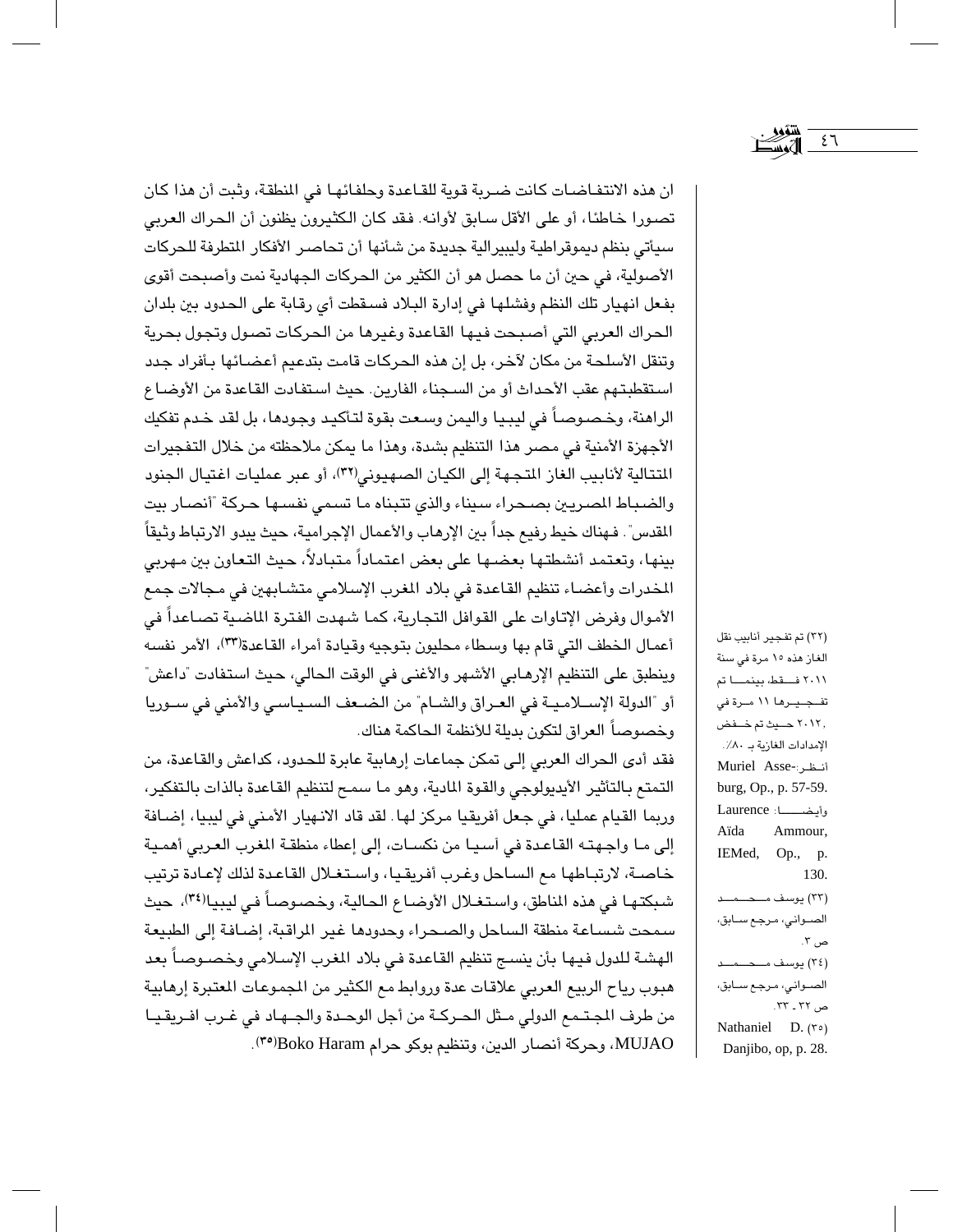$\mathop{\rm \mathsf{\Sigma}}\nolimits\mathop{\rm \mathsf{V}}\nolimits$ 

فالمنطقة أصلا كانت تعانى من عدد من التحديات الأمنية مثل تهريب المخدرات والهجرة، إضبافة إلى تنامى عمليات خطف الأجانب الدعومة من طرف القاعدة في بلاد المغرب الإسلامي، وهي الآن تواجه تهديدات جديدة متعلقة باللاإستقرار الناتج من الحراك العربي، وخصوصاً في المنطقة التي يلتقي فيها الساحل بالصحراء، حيث نشهد عودة نشاط بعض بؤر التوتر والنزاع عبر الحدود، إضافة إلى تقوِّي بعض الجماعات الجهادية المحلية والدولية على المستوى القارِّي(٣٦)، فما استجد الآن مع الحراك العربي هو بروز فاعلين جدد غير تقليديين، حيث في السابق كانت التفاعلات الدولية والإقليمية التي تعرفها المنطقة تقع على مستوى الدول، بينما نجد أنفسنا اليوم أمام فاعلين جدد من غير الدول، كالجماعات السلحة غير الخاضعة للدولة، وعصابات الجريمة المنظمة والأذرع السلحة للإثنيات والأقليات، علاوة على تنظيم القاعدة، وهو ما يجعل ميزان القوى عرضة للتبدل، حيث تحاول كل الأطراف الإقليمية والخارجية أو العابرة للإقليم السيطرة أو الزيادة في قدرتها على التأثير عبر توظيف عوامل تتعلق بالإثنية أو الإيديولوجيا وغيرهما(٣٧).

وتأتى حالة اللاإستقرار الأمنى في معظمها نتيجة الصراعات بين القوى السياسية والحزبية الرتبطة بالخارج، وهو ما يبرز أنشطة السلفية والحركات الجـهادية القـاعدة والاتجاهات السياسية أو الحزبية المواجهة لها، ما يجعل الدولة ومؤسساتها محل تساؤل لناحية الشرعية، وخصوصاً تحدي شرعية تفردها بالحق في استعمال العنف أو القوة وتحقيق الأمن(٣٨). فقد أحدثت الأزمة الليبية أزمات وتحدبات وأخطار أمنية ذات أبعاد تجاوزت المطى لتطاول البلدان الجاورة، ولتـزيد من هشـاشـة الأوضـاع، وتضـاعف التهديدات الأمنيـة في كل دولة على حدة، وفي المنطقـة بكاملهـا(٣٩)، فـحـسب الإصـدار السنوي العشـرين من بارومـتر النزاع Conflict Barometer، والذي يصـدره مـعـهـد هايدلبـرغ لأبحـاث النزاع الدولي (HIIK)(٤٠)، فـإن سنة ٢٠١١ تعـتـبـر من بين أعنف السنوات منذ ١٩٤٥؛ حيث أن عدد الحروب النشيطة ارتفعت في سنة واحدة من ستة حروب إلى عشرين، ثمانية منها تجري في الشرق الأوسط ومنطقة المغرب العربي، أربع حروب منها تأتي في سياق الحراك العربي كما تظهر الخريطة التالية:

هذا بالنسبة إلى الإرهاب، والذى بدوره يرتبط بتداعيات أخرى ومنها على الأخص معضلة تهريب وفوضى السلاح، حيث لم يمضى كثيرا على سقوط نظام العقيد القذافي حتى رأينا تبعات فوضى انتشار السلاح بأفريقيا، حيث يظهر هذا جليا في الانقلاب الذي قامت به الجموعات الاثنية السلحة بمالى والمنتمية للمقاتلين الطوارق العائدين من حرب ليبيا والمحملين بشتى أنواع الأسلحة، من قنابل ورشاشات وصىواريخ أرض جو، ومضادات للطائرات، في مواجهة مع الجيش المالي المهترئ والضعيف التجهيز والجاهزية سلاحا وخبرات ميدانية أيضا(٤١).

Laurence Aïda (٣٦) Ammour, (IEMed), op, p. 128. (٣٧) يوسف ملك عليه الصوانى، المرجع السابق، ص ۲۳ . (٣٨) يوسف مـــحـــمـــد الصــوانـي، مـرجـع ســابق، ص ٢٤. الصــوانـي، مـرجـع ســابق، ص ٢٦ . in Conflict Ba- $(2 \cdot)$ rometer 2011, ed. Heidelberg Institute for International Conflict Research  $(HIIK),$ Heidelberg, Germany 2012. Hinshaw,  $(5)$ Drew, "Libya Spillover Leads to Mali Coup", the Wall Street Journal, 22 March 2012. http:// online.wsj.com/ article/ SB1000142405270 230472440457729 6842561157110.ht ml (access: 7/7/ 2014)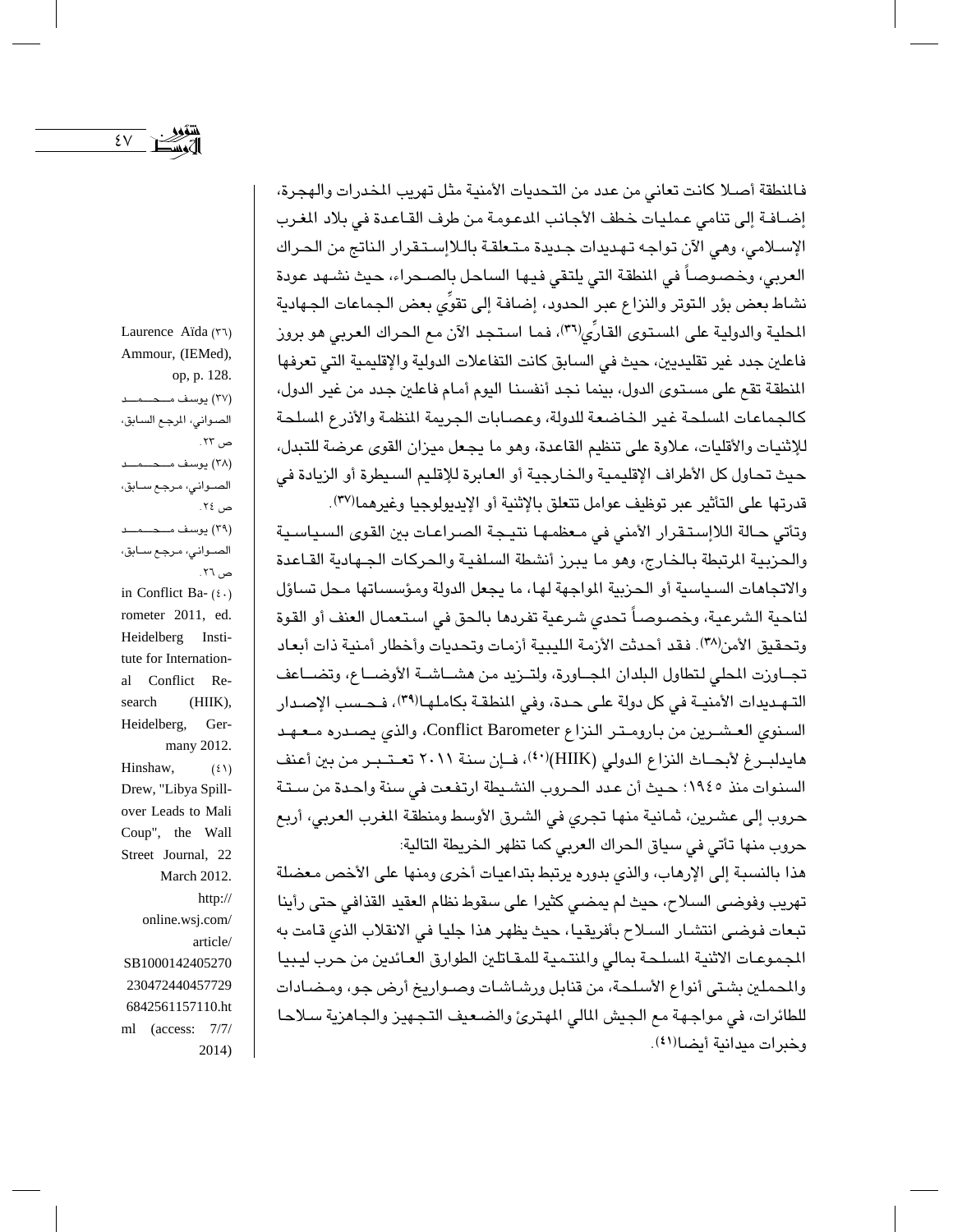فقد ترتب على انهيار الؤسسة العسكرية والأمنية في ليبيا انتشار السلاح وتهريبه لأغراض سياسية، علاوة على تجارته غير الشرعية التي تزيد من خطورة التهديد الذي تمثَّله الجماعات المتشددة، إضافة إلى ما تتضمنه مسألة الهجرة غير الشرعية من أخطار وتهديدات متواصلة جعلت الاتحاد الأوروبي يعقد لقاءات متواصلة استجابة لجرس الإنذار لبحث هذه التداعيات على فضائه وأعضائه(٤٢)، إذ أنه وفور سقوط النظام الليبي نشط فرع القاعدة في المنطقة والمسمى القاعدة في بلاد المغرب الإسلامي AQIM، حيث تحصل على مخازن أسلحة القذافي، ما جعله أقوى من ذي قبل، وهذا ما تجلى في هجمات ٢٠١١ بكل من الجزائر وموريتانيا ومالي والنيجر ولأول مرة تونس(٤٣)، والأخطر من هذا هو نوعية الأسلحة التي تم ويتم تهريبها عبر الحدود الصحراوية، حيث أن صواريخ أرض جو surface-to-air missiles المتقدمة الروسية الصنع (SA-24 & SA-7) تم إعلانها مفقودة من مـخازن الأسلحة الليبية وتم الإعـلان عن أن القـاعدة في بلاد المغرب الإسـلامي قـد تحصلت عليها. والميز في هذه الصواريخ هو قدرتها على إسقاط الطائرة النخفضة الارتفاع، فمثلا SA-7 تم استخدامها من طرف القاعدة في محاولة لإسقاط طائرة ركاب إسرائيلية كانت تحلق فوق الأجواء الكينية سنة ٢٠٠٢(٤٤)، ناهيك بأنه مع طول أمد الأزمة والفوضى في ليبيا، يمكن أن تصبح البلاد الطريق المفضل لعبور مهربي الكوكايين<sup>(٤)</sup>، خصوصا الكوكايين القادم من أمريكا اللاتينية والمتجه نحو أوروبالالم).

فالفوضى السائدة بالمنطقة وتأثير هذا الحراك في الساحة الأمنية الإقليمية والدولية. جعل منطقة المتوسط عبارة عن برميل بارود، وقد ساعدت جغرافيا ليبيا واتساع حدودها وغياب الرقابة عليها، في سرعة وسهولة انتقال الأسلحة بين بلدان عدة من مراقبة وسقوطها في أيدي جماعات متشددة، ما جعل المنطقة كلها تغلي على صفيح ساخن وقابل للانفجار في أية لحظة، ولعل ما يحدث بسيناء في مصر أو بجبل الشعانبي بتونس خير دليل على هذا الانفلات الأمني.

فقبل الحراك العربي كانت الأجهزة الأمنية والاستخبارية العربية تنسق في ما بينها ومع الدول الغـربيــة أيضــا لمواجــهـة الإرهاب وتركـز بشـكل كـبـيـر علـى تنظيم الـقـاعــدة وعلى الجماعات المتشددة، وتعمل على استنزافها، لكن لم يعد الحال كما كان عليه، حيث أنها الآن تركز على قضاياها الداخلية بأولوية أكبر، ما يسمح للحركات الأصولية المتطرفة بالتنامي والتقويِّ. فالحل ليس بالانغلاق على الذات ورفع شعارات "المغرب أولا" أو "الأردن أولا" بدل العمل الجماعي على صياغة أمن إقليمي واحد وموحد، ويبدو أن هذا الانغلاق أو التفكير الأحادي في محاربة الإرهاب أو تهريب السلاح يتجلى يوما بعد أخر في أفعال الدول الإقليمية المحيطة ببؤر النزاعات، فما تسعى إليه اليوم تركيا عبر المنطقة العازلة بينها وبين سوريا والعراق عبر الجدار الأمنى هو ما قامت به المغرب فيما يخص حدودها مع

الصــوانى، مـرجـع ســابق، ص ٢٦. (٤٢) حسيث قسامت مجموعات مسلحة منتمية للسلفية الجهادية في ماي ۲۰۱۲ بالهجوم علی مقر للشرطة، إضافة إلى بعض الحسانات في ولاية الكاف، وفي حـزيران/يونيـو من السنة نفسها قامت هذه المموعات بتفجيرات عدة في مقرات اتحاد التجارة أو العهال التونسي والاتحاد العام التونسي Union Géné- للشفل rale Tunisienne du Travail (UGTT) ناهيك بالهجمة التي أودت بحياة شخص وجرح ٦٥ شــــــــرطي في المرسـى... A. Wolf, "Tu- أنظر: nisia: Signs of Domestic Radicalisation in Post-Revolution", CTC Sentinel, Vol. 6, Issue 1, 2013. Karen Leigh, (٤٤) "North Africa's Sahel: The Next Terrorism Hot Spot?" the Time, 12 September 2011. http:// www.time.com/ time/world/article/ 0,8599,2092687,00 .html (access: 10/  $07/2014$ 

٤٨ الگوتسا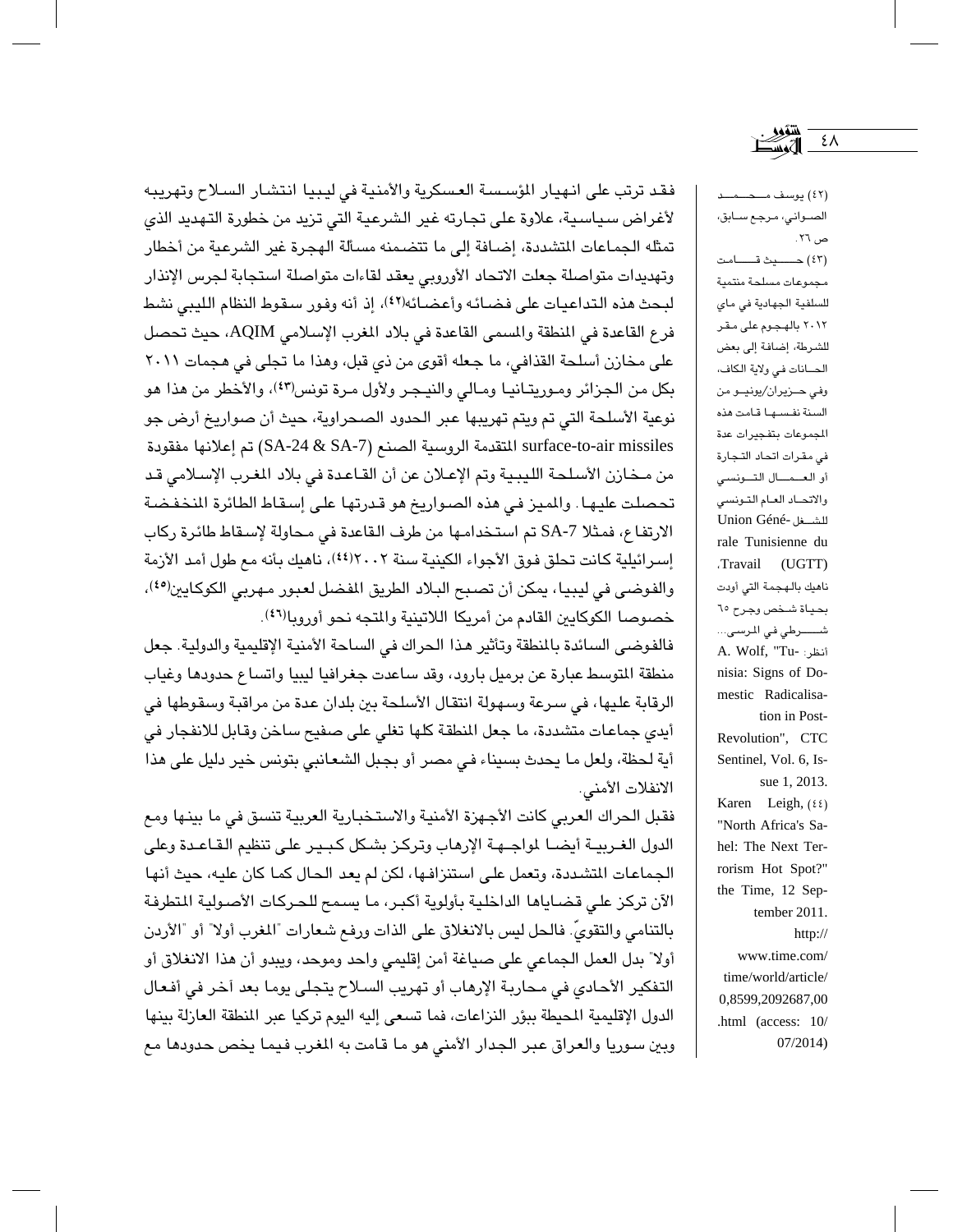الجزائر عبر تشييدها لجدار إلكتروني يمتد لعشرات الكيلومترات لرصد كل اختراق أو تسلل لحدودهـا من جـهـة الـجـارة الشـرقيـة، ولعل اللافت للنظر أن المغرب مـا فـتـئ يشـجب عمليات تهريب الأقراص المهلوسة والبضـائـع بين البلدين، بل حتى عمليات تسـلل المهاجرين الأفارقـة، لكن من دون أن يقـوم بعمل ميداني كمـا يقوم به الآن عندمـا تعلق الأمـر بخطر استراتيجي ناتج من الانفلات الأمنى بالمنطقة عقب الحراك العربي الأخير، والقبض على العديد من الجموعات التي كانت بصدد تهريب الأسلحة، حيث يشتد التخوف الآن من وصول الجماعات الأصولية المسلحة للتراب المغربي وزعزعة أركان الدولة. ولعل ذلك يبرر قيام المغرب بنشر صواريخ مضادة للطائرات بالمناطق الحيوية للمملكة وبالسواحل، وجاء ذلك بعد تحذيرات من هجوم محتمل بطائرات مدنية، وذلك عقب سيطرة مجموعات مسلحة على طائرات مدنية ليبية كانت ترابط بمطار طرابلس الدولي وقاموا باختطافها إلى وجهات مجهولة. لكن ما يخيف كثيرا الآن ويهدد السلام والأمن في منطقة المتوسط هو أن تقع ايدي الإرهابيين على مخازن الأسلحة الكيماوية والبيولوجية (مثل التي تحتفظ بها سوريا أو ليبيـا)، عندئذ يصبح الخطر أكبر، ولا يهدد التوسط فقط، بل السلم الدولي. فحسب بعض التقديرات فإنه يوجد حاليا ما يناهز ١٠ مليون قطعة من الأسلحة الخفيفة small arms & light weapons (SALW) بمنطقة الساحل والصـحراء، ما يشكل نوعا من اللاإستقرار واللاأمن في المنطقة، تضاف إلى الشاكل والتحديات الأخرى التي تزخر بها المنطقة من بطالة وفساد وبيروقراطية ونقص في التنمية والعدالة الاجتماعية في دول هي أصـلا هشـة Fragile States('٤٧)، فـسنوات قـبل سـقـوط القـذافي، كـان هذا الأخـيـر بجمع/بشتري في السلاح بكميات كبيرة، فين سنتي ٢٠٠٧ و٢٠٠٨، أمدت أوكرانيا ليبيا بِأَكْثَرِ من ١٠٠,٠٠٠ بِندقية rifles، وسنة ٢٠٠٩ قامت شركة إيطالية بإمداد ليبيا بما يناهز ١٠, ١٠, مسدس handguns كذلك فعلت بلجيكا، عبر صفقة كبيرة من البنادق العالية التقنية high-tech rifles، بينما سمحت بريطانيا ببيع ليبيا كمية كبيرة من بنادق قناصة sniper rifles).

وبالتالي فإن تهريب الأسلحة من ليبيا لصـالـح تنظيم القـاعدة يمثل الـخطر القـادم من علي الحدود والذي يصـعب احتـواءه مـا لم يكن هناك تنسـيق أمنى مـشـتـرك لوقف زحف تلك الأسلحة، فالتقارير تشير إلى أن الأسلحة المتطورة التي تم تهريبها شملت صواريخ من طراز "اس ٢٤" الروسية التي سلمت إلى ليبيا سنة ٢٠٠٤ والتي تملك القدرة على إسقاط طائرات تحلق على ارتفاع ١١ ألف قدم، وينظر إليها على أنها تعادل من حيث القدرات والخصائص صواريخ "ستينغر" الأمريكية التي استخدمها الأفغان في حربهم ضد القوات السوفياتية في الثمانينات من القرن الماضي. من جـهة أخرى فـهذا السـلاح المهرب سيكون له وقع وخيم على الحياة السياسية بدول المنطقة، حيث أن انعكاس تهريب السلاح من ليبيا

burg, Op., p. 49. Laurence Aïda (٤٦) Ammour, IEMed, Op., p.130. Nathaniel D.  $(8V)$ Danjibo, op, p. 18. For a compre- $(2\lambda)$ hensive review of arm deals between Gaddafi's Libya and the world, see P D Wezeman, "Libya: Lessons in Controlling the Arms Trade", SI-PRI. Available at: http:// www.sipri.org/ media/newsletter/ essay/march11 (access: 05/07/2014)

Muriel Asse- $(20)$ 

 $29$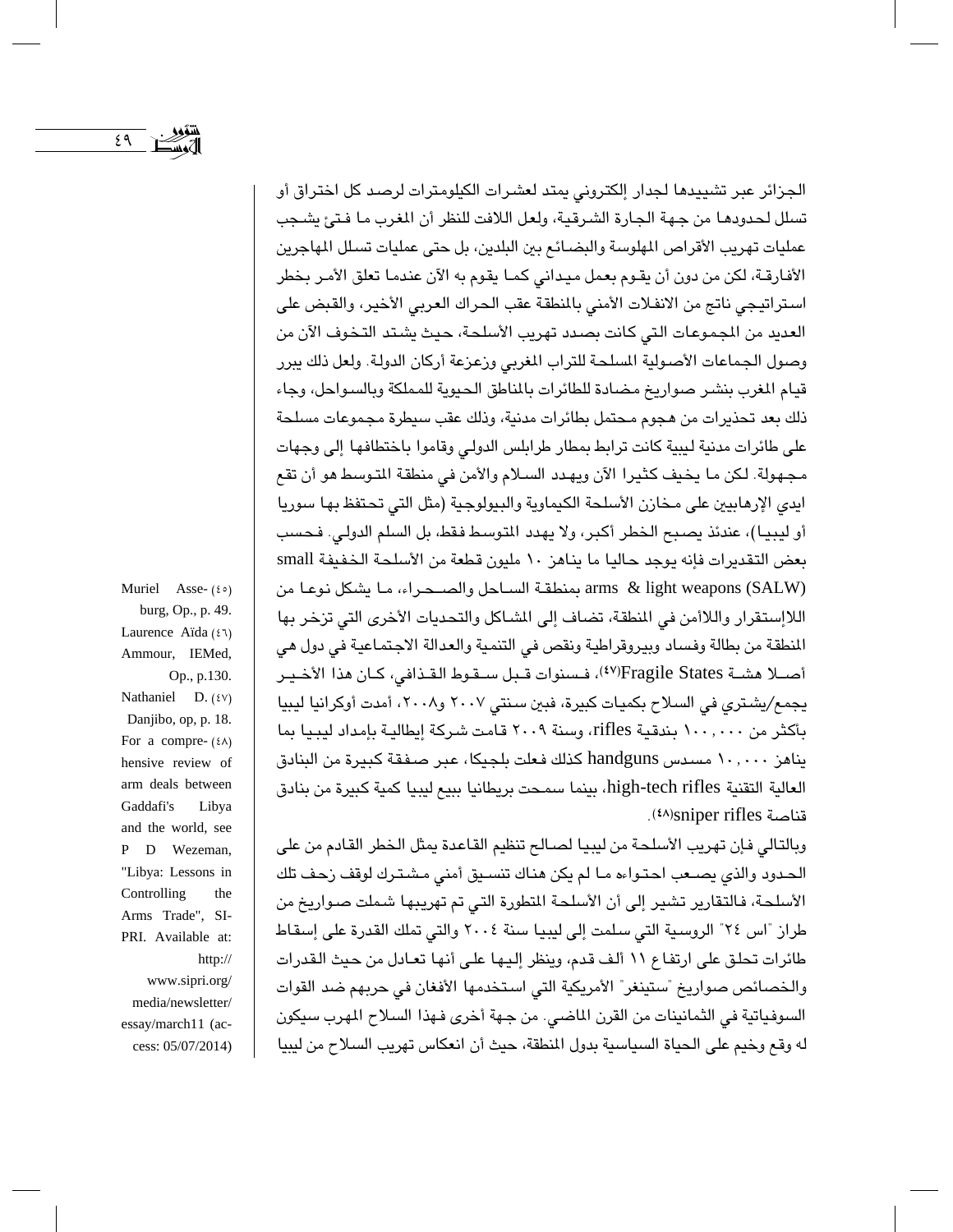على أوضاع دول الجوار أكيد وحتمى؛ حيث تعرضت الجزائر لهجمات عدة بجنوب البلاد من طرف "مـختـار بن مختار" المنتمى لتنظيم القاعدة والذي استلم العديد من الأسلحة الليبية عقب سقوط القذافي بحسب تصريحاته الشخصية، بينما أكد السودان رصد قواته وصول أسلحة ومجموعات مسلحة إلى دارفور قادمة من ليبيا. فخطر الأسلحة الليبية يطاول رقعة جغرافية شـاسـعة تتجـاوز ١٠ ملايين كيلومتر مربع هي إجمالي مسـاحة بلدان المغرب العربي والساحل الافريقي، وذلك نظراً إلى طول الحدود وبالتالي تعذر مراقبتها، حيث تشير الأخبار إلى أن وحدات من جيشي الجزائر والنيجر قد اشتبكت خلال الفترة الممتدة بين نيسـان/أبريل وتشـرين الأول/أكـتوبر ٢٠١١ مـع مقـاتلين ومـهربـين أكثـر من خمسين عشرة مرة في الحدود القريبة من ليبيا.

وتشمل ترسانة الأسلحة المهربة من ليبيا والمفترض أنها أصبحت في أيدي عصابات من المهربين والمرتزقة، أنواع شتى من الأسلحة: كلاشينكوف Kalashnikov assault rifles، صواريخ rockets، قنابل mines، قذائف shells، أسلحة كيميائية chemical weapons، صواريخ أرض جو SAM-7، مذه الأخيرة التي تتوافر ليبيا منها على ٢٠,٠٠٠ وحدة، إلى جانب الصواريخ الروسية SA-24، وهي صواريخ من آخر جيل قادرين على إسقاط الطائرات الحربية المقاتلة fighter jets:).

ولا يقتصر الأمر على ذلك، بل يمتد إلى مسألة الهجرة باعتبارها مهدداً أمنياً، وناتجة من الحراك العربي الأخير، ففي أوائل ٢٠١١، تضـاعف عدد المهـاجرين واللاجـئين الليبيين والتونسيين بجزيرة لامبيدوسا Lampedusa الإيطالية وبلغ نحو ٢٠,٠٠٠ ما بين شهرى كانون الثاني/يناير وأذار/مارس ٢٠١١، ما شكل أول بوادر تأثر الاتحاد الأوروبي بعواقب الحراك العربي بالضفة الأخرى للمتوسط(٥٠).

وقد قرر الاتحاد الأوروبي وبعد المناشدات المتكررة، خاصة من فرنسا من أجل التحرك يسرعة لوضيع استراتيجية جدبدة لواجهة شبكات تهريب الهاجرين نحو أوروبا، قرر الاتحاد في ٢٢ أيار/مايو ٢٠١٣ إنشاء بعثة أوروبية خاصة لساعدة ليبيا في السيطرة على حدودها البحرية المتدة أكثر من ألفي كيلومتر. ثم وافق في السنة نفسها وافق المجلس الأوروبي على إعادة النظر في السـياسـة الأمنية والدفـاعـية الشـتركـة، وذلك في اتجاه إعطاء الأولوية للأمن في البحر المتوسط نتيجة التهديدات الناشئة عن تغير الأنظمة في بعض الدول العربية الشاطئة له. لكن تبقى هذه المعالجة القصيرة النظر غير كافية لحل المغضلات الأمنية الصـاعدة عقب الحراك العربي في جنوب التوسط وشـرقه، فتدابير معالجة التهديدات الأمنية لا بد من أن تدرك الثمن الباهظ للاستمرار في القارية الأمنية البوليسية أو ذات الأهداف السياسية الانتهارية، لا بد من الاعتراف بأهمية وأولوية أمن الشــعب أولا، وأن أمنهم هو جـزء لا يتـجـزأ من أمن الدولة أو الأمن القــومي الذي يرتبط

Laurence Aïda (٤٩) Ammour, IEMed, Op., p. 130. Francesca Ber-(0.) tin and Elena Fontanari, "Militarizthe ing Mediterranean", IP Journal, 1 July 2011. https://ipjournal.dgap.org/ en/ip-journal/ regions/ militarizingmediterranean (access: 09/07/2014)

 $\circ$  .